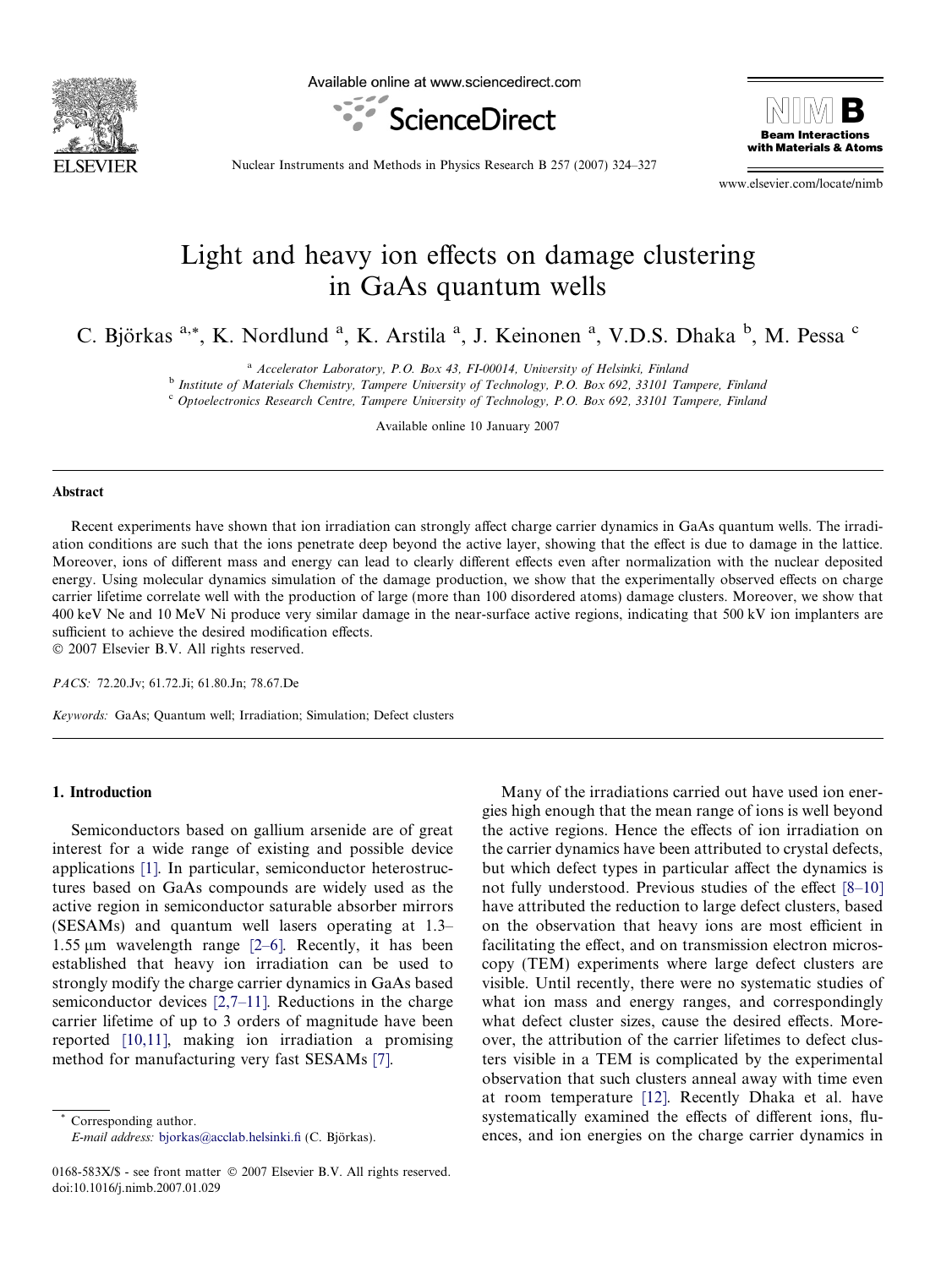<span id="page-1-0"></span>GaAs-based semiconductor structures [\[13,11,14\].](#page-3-0) The results clearly show that different kinds of ion irradiations at energies and fluences that produce the same nuclear energy deposition in the active region, yield very different carrier decay times. This indicates that the decay time not only depends on the total amount of damage, but also on its type, and is thus well in line with the previous interpretation that defect clusters are responsible for the damage.

Our aim is to obtain additional atom-level understanding of what kind of defect clusters are related to the charge carrier lifetimes. To this end, we use atomistic computer simulations of the ion irradiation process to predict the defect cluster sizes obtained for the same 100 keV H, 200 keV He, 400 keV Ne and 10 MeV Ni ion irradiation conditions as those used in related experiments [\[11\].](#page-3-0)

#### 2. Method

Because of the long (order of microns) penetration depths of the few hundred keV ions in GaAs, it is impossible to simulate the damage production of the 0.1–10 MeV ions in a single molecular dynamics (MD) simulation. Hence we first use MD range calculations [\[15\]](#page-3-0) to obtain the recoil spectra of the high-energy ions (with initial kinetic energy  $E_{\text{ion}}$ ) in the depth region of interest, and then MD simulations of the full development of collision cascades to obtain the damage production by individual recoils (with initial kinetic energy  $E_{\text{rec}}$ ). By integrating the two, we obtain the damage production of the ions in the active semiconductor layers.

Ion irradiation simulations on GaAs were performed using the MDRANGE code [\[16\]](#page-3-0). The universal ZBL repulsive potential and the ZBL96 electronic stopping power [\[17,18\]](#page-3-0) were included in the MDRANGE calculations. Ions of 100 keV H, 200 keV He, 400 keV Ne and 10 MeV Ni were allowed to irradiate bulk GaAs at an incident direction of  $7^{\circ}$  off the [100] crystal direction normal to the sample surface, respectively. Ten thousands recoil events were computed for each ion. The deposited energy and damage production was calculated between the depths of 80 and 200 nm from the sample surface, corresponding to typical depths of the active region [\[2,7,11\].](#page-3-0)

Statistics on the number of primary recoils of energy  $E_{\text{rec}}$  produced in the active region per incoming ion of energy  $E_{\text{ion}}$ , i.e. the integrated primary recoil spectra  $n_t(E_{\text{rec}})dE_{\text{rec}}$  (t represents the atom type, Ga or As), were used to estimate the primary damage. The number of defects,  $N_t^D$ , produced in the collision cascade simulations in bulk GaAs, was also calculated. Then, by integrating  $n_t(E_{\text{rec}})dE_{\text{rec}}$  and  $N_t^D$ , using a procedure described in detail elsewhere [\[19,20\]](#page-3-0), the total amount of damage,  $N_{\text{tot}}^{\text{D}}$ , was obtained.

The collision cascade simulations were carried out with the MD code PARCAS [\[21\],](#page-3-0) at 300 K and 0 pressure using procedures described in e.g. [\[19,22,23\]](#page-3-0). The cascades were initiated by As-recoils of kinetic energies ranging from 10 eV to 10 keV. The simulation cells were as large as 33 unit cells in all three dimensions. Periodic boundary conditions [\[24\]](#page-3-0) were used. The interatomic potential used in these simulations was developed by Albe et al. [\[25\]](#page-3-0).

Two different types of defect analyses were performed. At first, a Wigner–Seitz (WS) cell [\[26\],](#page-3-0) centered on each lattice site, was used to find vacancies and interstitial atoms. A single Ga atom on an As site was defined as an antisite defect. Second, a potential energy  $(E_{pot})$  analysis was performed. In this case an atom with  $E_{pot}$  more than 0.2 eV above potential energy equilibrium was regarded as a structural defect.

A cluster connectivity analysis was carried out by defining all defects that were within a fixed cut-off radius from each other were a part of the same defect cluster. Point defects, small and large clusters were distinguished from each other such that small clusters contained 2–10 WS defects or 10–70  $E_{pot}$  defects. These limits were found to correspond well to each other based on visual analysis.

#### 3. Results

The results of the cascade simulations are shown in Figs. 1 and 2. The fitted lines are asymptotically linear and the error bars show the standard error of the average. The insets show the damage production at low  $E_{\text{rec}}$ .

Low-energy simulations  $(E_{\text{rec}} < 400 \text{ eV})$  provided threshold energies for the formation of point defects, small clusters, and large clusters. According to Fig. 1, these energies are about 25, 50, and 650 eV, respectively, for the WS defect analysis. The corresponding thresholds for the  $E_{pot}$  analysis are approximately 15, 20 and 120 eV (see [Fig. 2](#page-2-0)).

Antisites are produced in GaAs at energies above a threshold energy of approximately 35 eV. Similarly to the



Fig. 1. The number of Wigner–Seitz-defects (WS-defects) (vacancies and interstitials) produced by collision cascades initiated by As-recoils in GaAs. Small clusters contain 2–10 WS-defects. The inset shows the defect production at low recoil energies.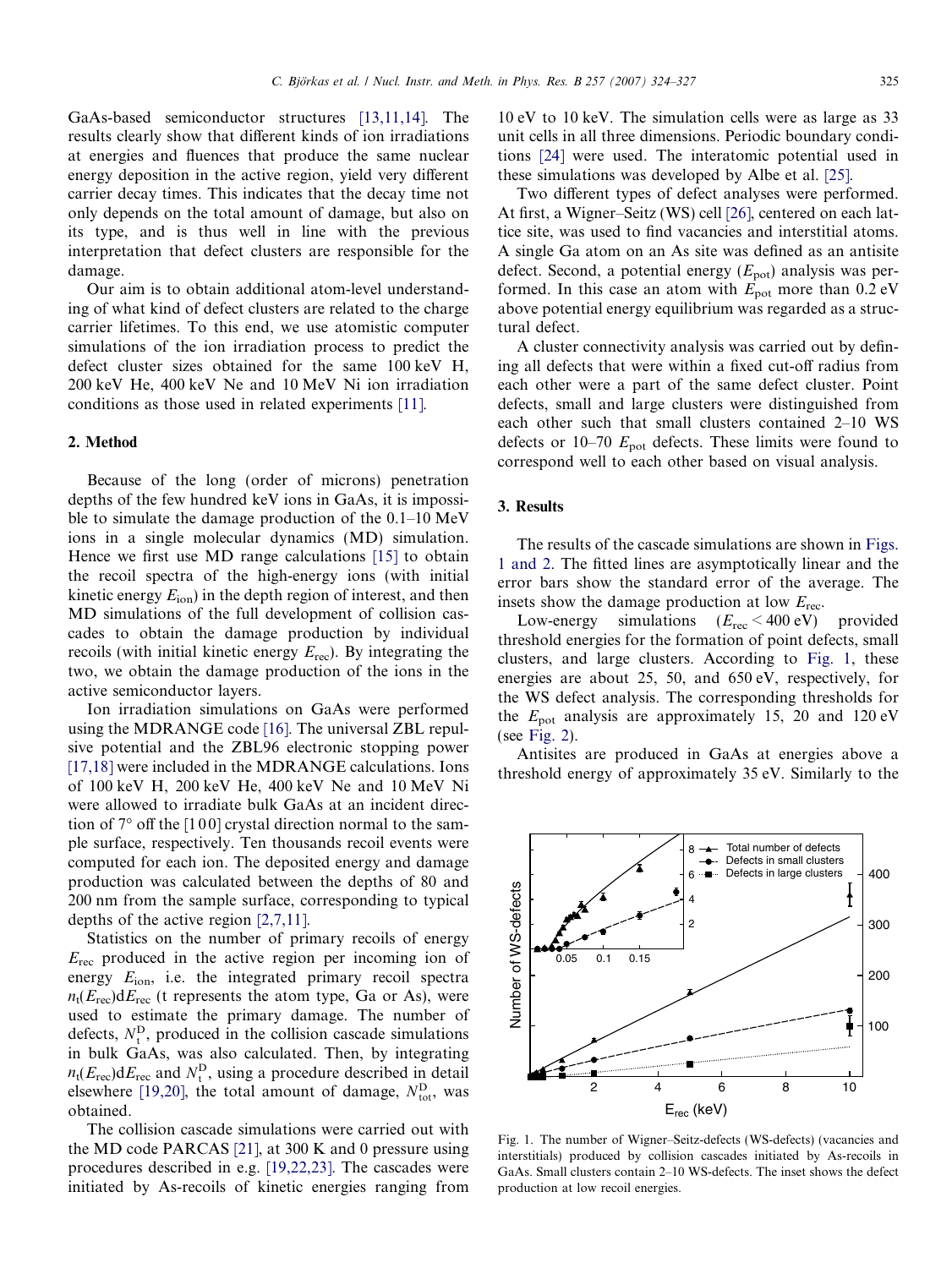<span id="page-2-0"></span>

Fig. 2. The number of atoms with a potential energy of more than 0.2 eV above equilibrium value ( $E_{\text{not}}$ -defects) after collision cascades in GaAs. Small clusters are clusters containing 10–70 defects. The inset illustrates the amount produced at low recoil energies.

case of other WS defects (vacancies and interstitials), the number of antisites exhibit an asymptotically linear behavior, as  $E_{\text{rec}}$  is varied. The simulations showed that the ratio between the amount of antisites and the sum of interstitials and vacancies is significant. At low recoil energies, it is as high as 40%, and at higher energies about 20%.

The results of the total damage production are illustrated in Fig. 3. The damage in large clusters is seen to depend on the type of the incoming ion. Seventeen percent of the damage were in clusters with more than 10 WS defects (large clusters), or alternatively  $64\%$  in large  $E_{\text{pot}}$ defect clusters, when the irradiating ion was Ni, whereas when irradiated with H ions, these numbers were 3% and 23%, respectively.



Fig. 3. The final defect distribution of the implantation. The total amount of damage per ion, as well as the fraction of defects in clusters of different sizes, is shown for both the Wigner–Seitz (WS) and the potential energy  $(E_{pot})$  analysis.

### 4. Discussion

[Figs. 1 and 2](#page-1-0) show that a major fraction of the primary damage induced by self-recoils in GaAs is in clusters, for all recoil energies above roughly 100 eV. The large clusters are strongly disordered (amorphous). These results are in line with other simulations and experiments on ion-irradiated damages in elemental and binary semiconductors [\[27,23,20,28,29\].](#page-3-0) Experiments have also shown that in GaAs amorphous pockets recrystallize at room temperature [\[12\]](#page-3-0). While this effect is not included in our simulations, it does not change the observation that the differences in ion damage normalized by deposited energy must be reflected in the primary damage.

A relatively low threshold energy needed to form antisites is consistent with earlier reports [\[30,31\]](#page-3-0), suggesting that antisites can be formed directly by single atom recoils in GaAs. The high fraction of damage in antisites is important since antisites at least in pure GaAs are quite stable, requiring high temperatures to anneal out [\[32\]](#page-3-0). In a previous work, we have shown that antisites persist also after annealing of an amorphous zone [\[20\].](#page-3-0) This, in combination with the observation that the amorphous zones are vacancy-rich, indicates that even though the amorphous zones anneal even at room temperature, a sizable fraction of the damage in them will remain in the form of vacancies and/or antisites.

The distribution of the final damage, illustrated in Fig. 3, shows that the fraction of damage in small and large clusters is significant even by H irradiation at  $E_{\text{ion}} = 100$ keV. The fraction of damage in large clusters (more than 10 WS defects or more than about 70 atoms), does increase strongly with mass, however. Our criteria for defining a ''large'' cluster are of course somewhat arbitrary, and thus it is not surprising that the Wigner–Seitz and  $E_{\text{pot}}$  criteria give different fractions of damage large clusters. However, both show a similar strong increase in damage in large clusters going from H and He to Ne and Ni ions, see Fig. 3. It is also interesting to note that the damage produced by 400 keV Ne and 10 MeV Ni is very similar for both defect analysis methods, indicating that desired effects can be obtained efficiently with irradiation energies below 1 MeV. This conclusion is well in line with recent experimental observations [\[11\].](#page-3-0)

Our results indicate that differences in carrier dynamics, due to ion irradiations by various ion species having the same nuclear deposited energy, are related to the types of defects generated. The defects can be attributed to the existence of large clusters either in the form of amorphous zones or clustered vacancies and antisites, which persist in the samples after the zones have recrystallized. Therefore, we suggest that the carrier decay time decreases with an increasing fraction of damage particularly in large clusters.

A recent report on thermal stability of Ni-induced damage in InGaAs shows that the carrier lifetime depends on an aging process [\[13\]](#page-3-0). A twofold increase in lifetime was obtained in all Ni irradiated samples when the measure